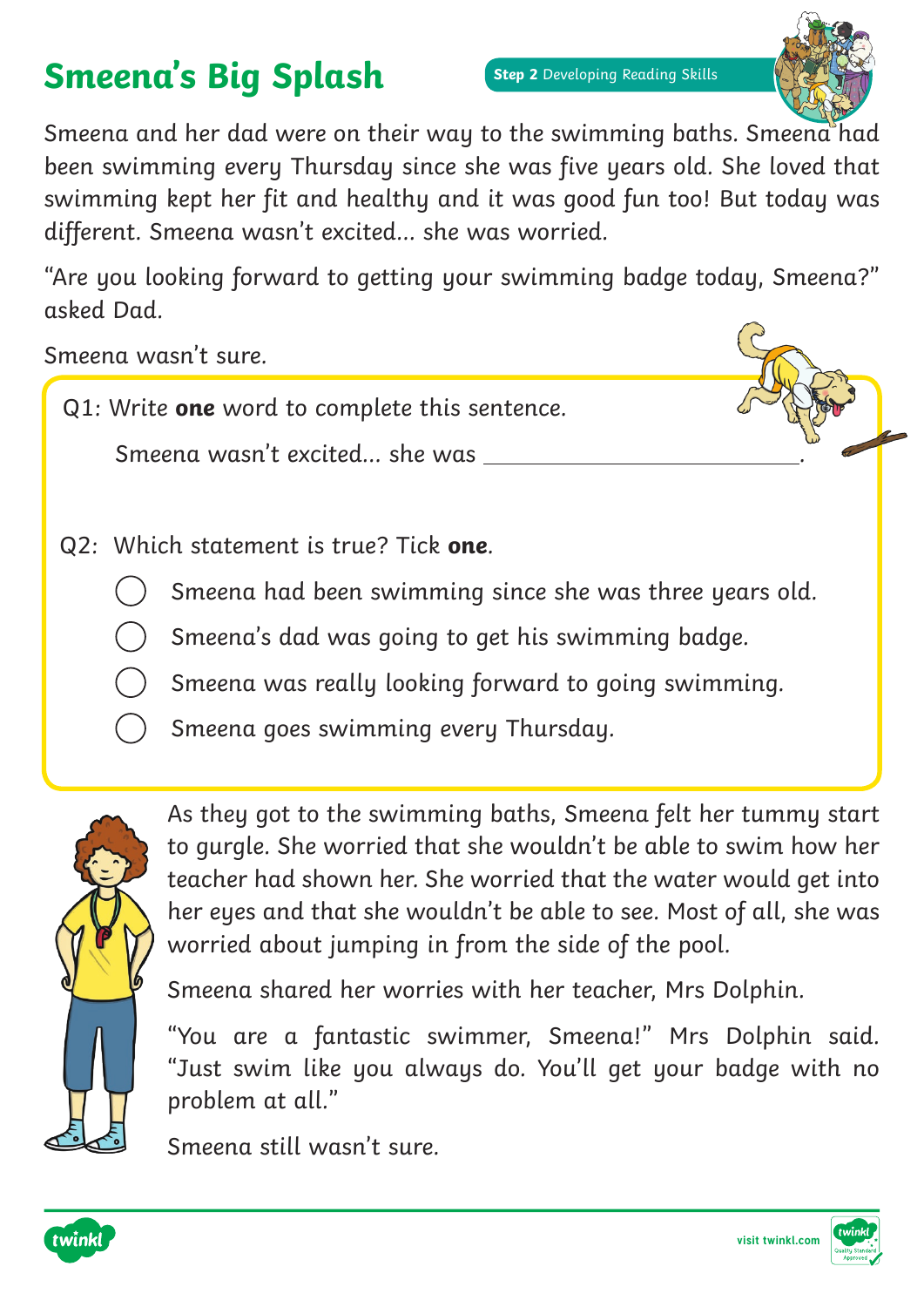#### **Smeena's Big Splash**



The time had come for Smeena to start her swimming lesson. Dad watched from the side of the pool. "You can do it, Smeena!" he shouted.

Smeena swam all the way across the pool without touching the floor. Then, Smeena climbed up the



ladder. She counted to three, closed her eyes and jumped into the water. "Way to go, Smeena!" cheered Mrs Dolphin.

At the end of the lesson, Smeena's heart was beating quickly and she was out of breath but all of her worries had gone!

Then, Smeena spotted that Mrs Dolphin had something very special in her hand.

Q5: How do you think Smeena felt at the end of the lesson? Why do you think this?

Q6: What do you think was in Mrs Dolphin's hand? Answer in a full sentence.